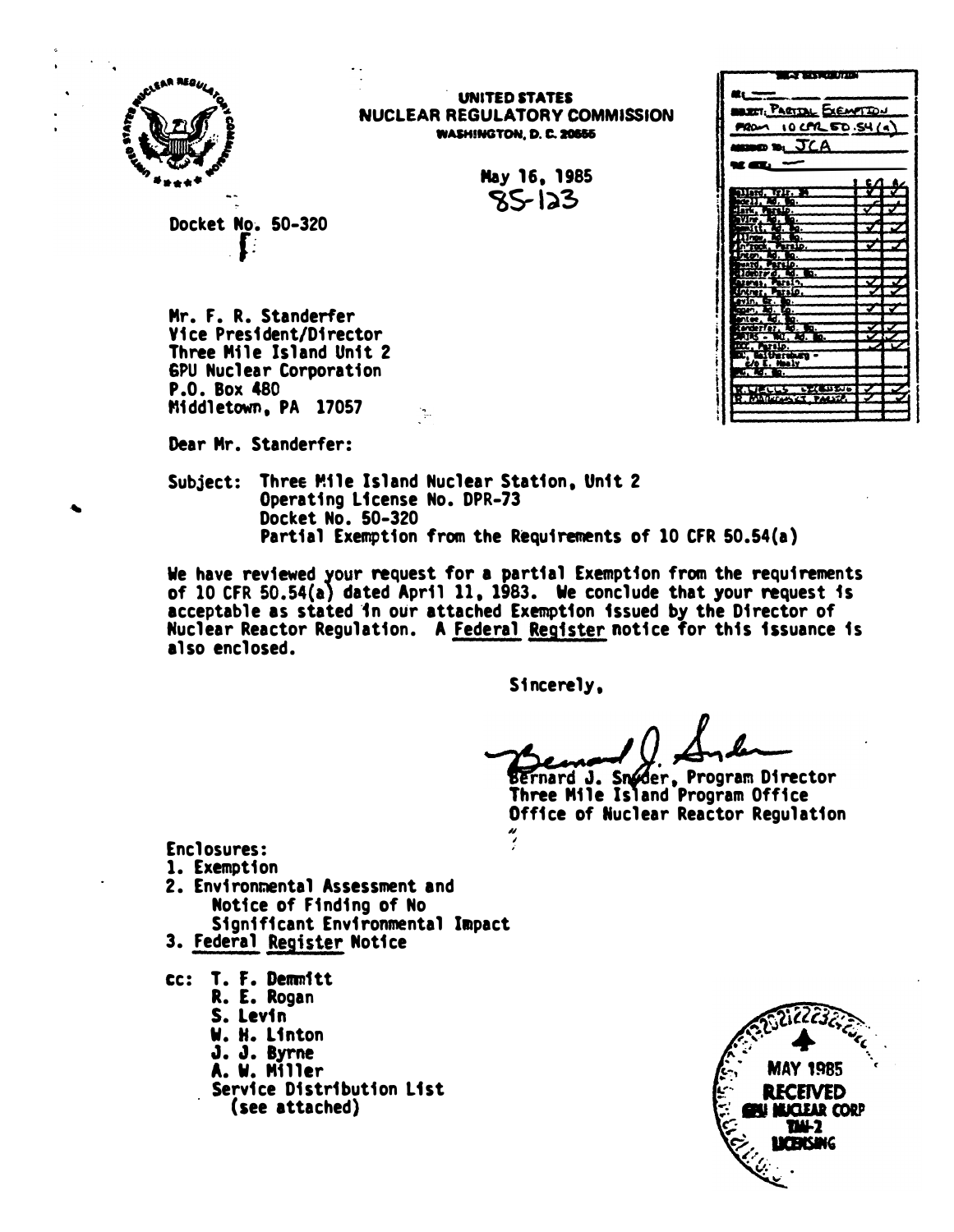## THI-2 SERVICE LIST

Dr. Thumas Murley<br>Megional Administrator, Region I<br>U.S. Muclear Regulatory Commission 631 Park Avenue<br>Eing of Prussia, PA 19406

John F. Molfe, Esq., Chairman,<br>Administrative Judge 3409 Shepherd St.<br>Chavy Chase, NO. 20015

Dr. Oscarti: Ports<br>Administrative Judge<br>Atomic Sofety and Licensing Board Panel<br>U.S. Bucleor Repulatory Commission<br>Mashington, D.C. 20555

Or. Frederick N. Shon Administrative Judge Abonic Sefety and Licensing Board Panel u.s. Nuclear Regulatory Commission<br>Mashington, D.C. 20555

Karin M. Certer Assistant Attorney General 505 Executive House<br>P.O. Box 2357<br>Marrisburg, PA 17120

Br. Judith N. Johnsrud Environmental Coalition on 433 Orlando Ave.<br>State College, PA 16801

Goorge F. Tr<del>aibridge,</del> Esq.<br>Shaw, Pittman, Potts and Troubridge 1800 H. St., NW.<br>Mashington, D.C. 20036

Atomic 'Safety and Licensing Board Panel<br>U.S. Nuclear Regulatory Commission<br>Mashington, D.C. 20555

Atomic Sefety and Licensing Appeal Pamel<br>U.S. Nuclear Regulatory Commission<br>Nashington, D.C. 20555

Secretary<br>U.S. Huclaar Regulatory Commission<br>ATTN: Chief, Docketing & Service Dromch<br>Mashington, D.C. 20555

Nr. Larry Nachendoner Deuphin County Commissioner<br>P.O. Box 1295<br>Marrisburg, PA 17100-1295

John E. Minnich, Chairperson,<br>Beuphin County Board of Cammissioners Beuphin County Courthouse<br>Front and Morket Streets<br>Morrisburg, PA 17101

Bauphin County Office of Courgency Preparedness<br>Court House, Room 7<br>Front & Market Streets Norrisburg, PA 17101

U.S. Environmental Protection Agency<br>Region III Office NETH: EIS Coordinator<br>Curtis Building (Sizth Floor)<br>Gth & Malnut Streets<br>Philadelphia, PA 19106

Thomas H. Gerusky, Diractor<br>Dureau of Radiation Protection<br>Departmen<u>t of Environmental Resources</u> P.O. Box 2063<br>Marrisburg, PA 17120

**finn Kennedy Configuration**<br>Defice of Environmental Planning<br>Department of Environmental Resources<br>P.O. Box 2063 Harrisburg, PA 17120

Ufilis Bizby, Site Monager<br>U.S. Department of Energy<br>P.O. Dox 80 Riddletom, PA 17057-0311

Bavid J. Neloff Division of Three Hile Island Programs  $\overline{\mathbf{2}}$  - 23 U.S. Department of Emergy<br>Mashington, D.C. 20045

 $\mathbf{i}$ 

 $\ddot{\bullet}$ 

**Milian Lochstet** 104 Davey Laboratory Pennsylvania State Mniversity University Park, PA 16802

**Randy Myers, Editorial** The Patriot 812 Morket St Narrisburg, PA 17105

**Robert B. Doraum**<br>Debcock & Wilcox **Buclear Power Generation Division** Seite 220<br>7910 Woodmount Ave.<br>Bethesda, ND. 20014

Wichael Churchhill, Esn. PILCOP<br>1315 Melnut St., Suite 1632<br>Philadelphia, PA 19107

Lindo W. Little<br>5000 Mermitage DR.<br>Raleigh,NC 27612

Marvin I. Lauis 6504 Bradford Terrace<br>Philadelphia, PA 19149

has Lee 183 valley Rd.<br>Etters, PA 17319

J.B. Liberman, Esquire<br>Berlock,Israels, Liberman 25 drasday

Uniter M. Cohen, Consumer Advacate<br>Department of Justice<br>Strawberry Square, 14th Floor<br>Marrisburg, PA 17127

Edward D. Smartz<br>Board of Supervisors Londonderry Township<br>RFD #1 deyers Church Rd.<br>Middletown, PA 17057

۶

**Robert L. Knupp, Esquire<br>Assistant Solicitor<br>Knupp and Androus P.O.** Box P<br>407 N. Front St. Marrisburg, PA 17108

John Levin, Esquire<br>Ponnsylvania Public Utilities Comm.<br>P.O. Box 3265<br>Marriaburg, PA 17120

Numorable Mark Cohen<br>512 E-E Main Capital Building<br>Marrisburg, PA 17120

**Mr. Edula Elataer** We sure where:<br>Executive Vice President<br>General Public Utilities Muclear Corp. 100 Interpace Parkway

**Ad Crable<br>Lancaster New Era** Suncesser and are<br>8 Mest King Street<br>Lancaster, PA 17602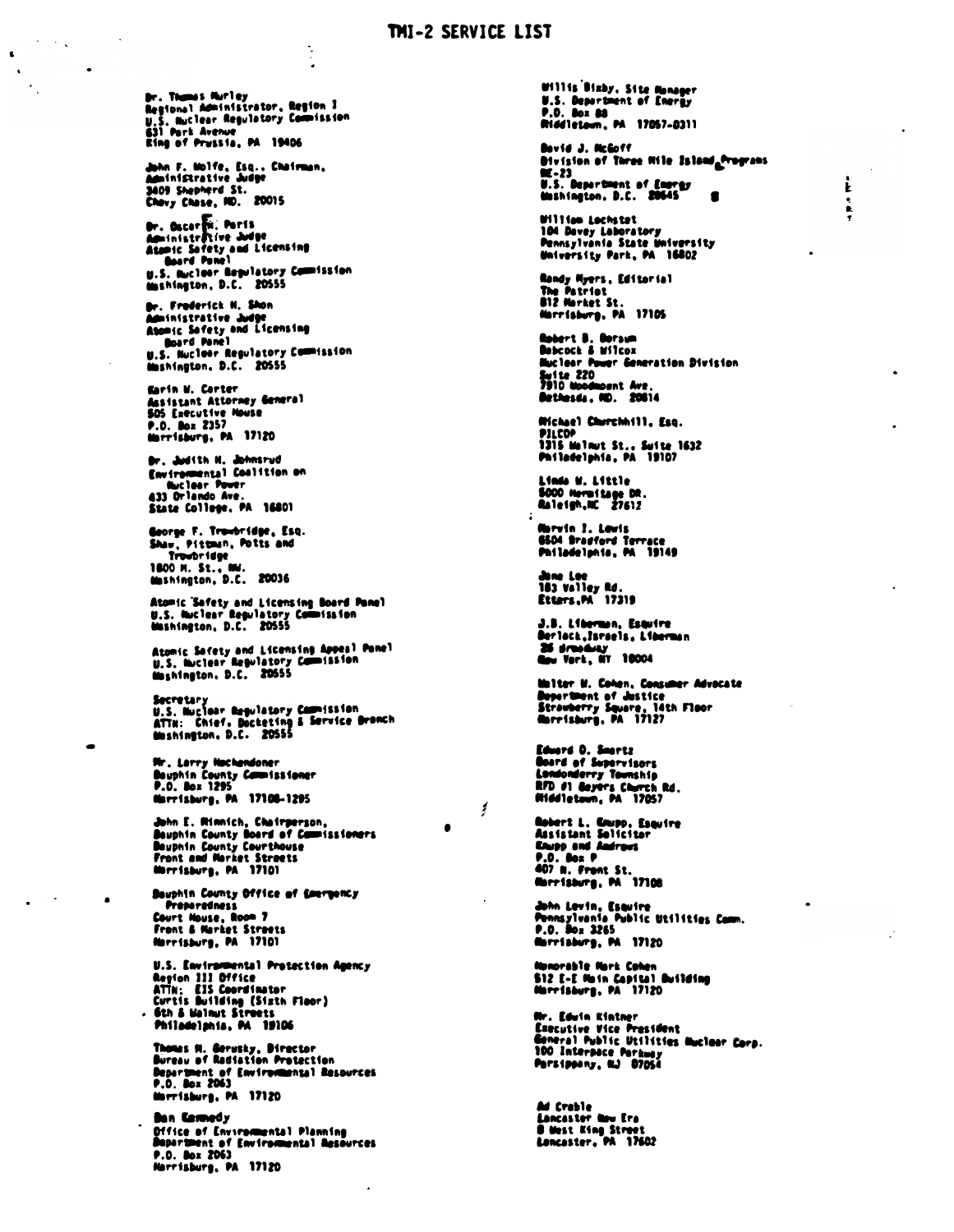. t

## UNITED STATES NUCLEAR REGULATORY COMMISSION

In the-Matter of

GENERAL PUBLIC UTILITIES NUCLEAR **CORPORATE ON** (Three Mile Island Nuclear Station, Unit 2)

Docket No. 50-320

#### EXEMPTION

1.

GPU Nuclear Corporation, Metropolitan Edison Company, Jersey Central Power and Light Company and Pennsylvania Electric Company (collectively, the licensee) are the holders of Facility Operating License No. DPR-73. The facility. which is located in Londonderry Township, Dauphin County, Pennsylvania, is a pressurized water reactor previously used for the commercial generation of electricity.

By Order for Modification of License. dated July 20, 1979, the licensee's authority to operate the facility was suspended and the licensee's authority was limited to maintenance of the facility in the present shutdown cooling mode (44 Fed. Reg. 45271). By further Order of the Director, Office of Nuclear Reactor Regulation, dated February 11, 1980, a new set of formal license requirements was imposed to reflect the post-accident condition of the facility and to assure the continued maintenance of the current safe, stable, long-term cooling condition of the facility (45 Fed. Reg. 11292). This license provides, among other things, that 1t is subject to all rules. regulations and Orders of the Commission now or hereafter in effect.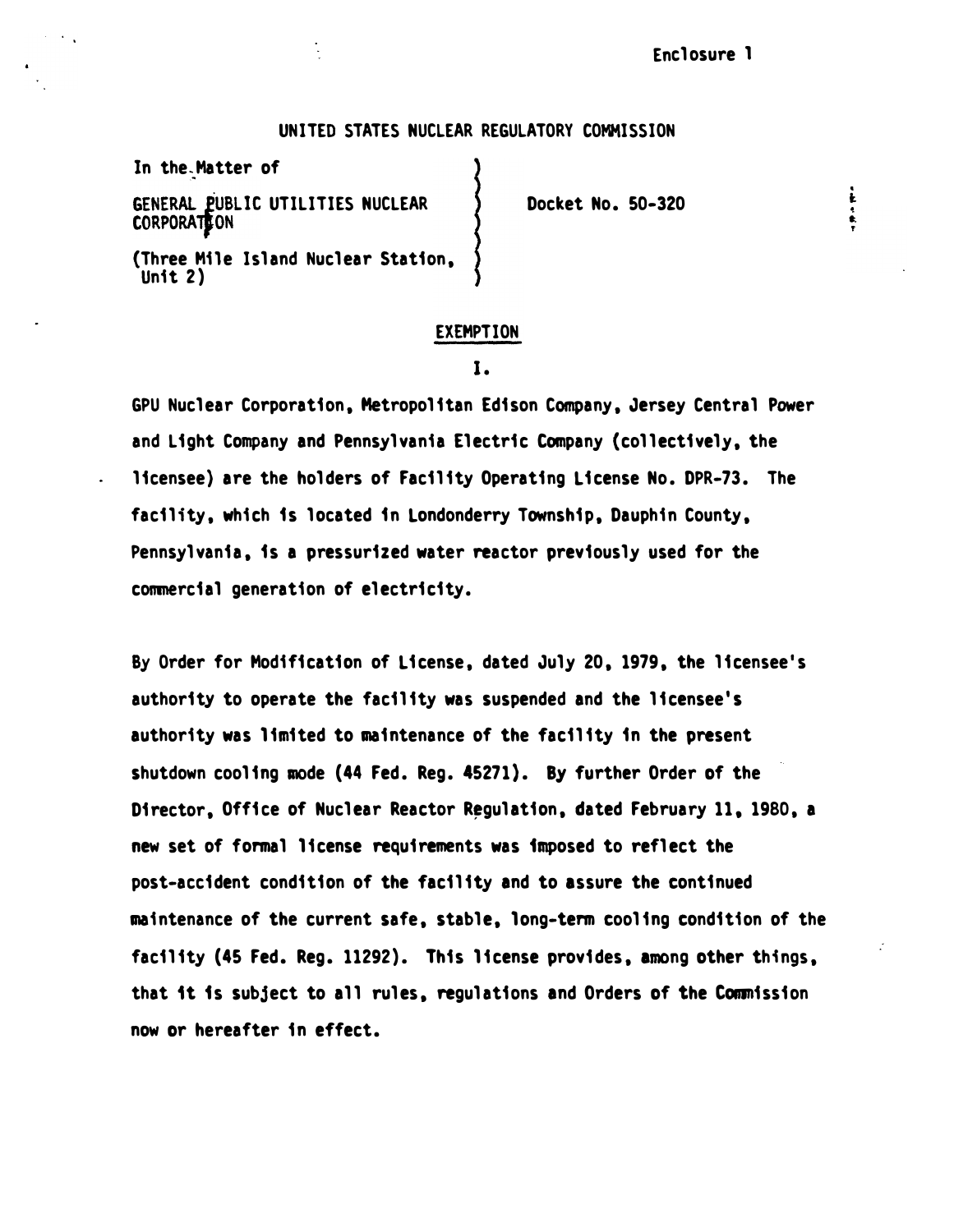On April<sup>8</sup>11, 1983, General Public Utilities Nuclear Corporation (GPUNC) submitted Revision 2 to their Recovery Quality Assurance Plan (RQAP) for Three Mile Island, Unit 2. In the letter accompanying the revised plan, they also requested a partial exemption from the update requirements of  $50.54(a)$ . The staff responded to the April 1983 letter on October 17, 1983 but because a separate exemption had to be issued, the NRC did not address the partial exemption request in that correspondence. On April 17, 1984, GPUNC submitted Revision 3 to the RQAP which was approved by the staff on June 15, 1984. The partial exemption was still under staff review and as a result was also not addressed in the latter correspondence. Therefore, the staff is now issuing a partial exemption as discussed herein.

## III.

10 CFR 50.54(a) requires that an update to the Quality Assurance Program, as described in the Safety Analysis Report (SAR), be provided to the appropriate NRC regional Office for inclusion in the SAR. The licensee's ', submittal of April 11, 1983 and April '17, 1984, satisfied the regulatory requirement for submittals; however, the plan was not incorporated into the TMI-2 FSAR.

In a letter dated February 4, 1982, the staff exempted GPUNC from the requirements of 10 CFR 50.71(e) relative to FSAR updates. In lieu of this regulation the licensee was required to update certain System Descriptions and Technical Evaluation Reports on an annual basis. Therefore the TMI-2

..

 $\ddot{\phantom{1}}$ 

II.

 $\mathbf{\dot{r}}$ 

÷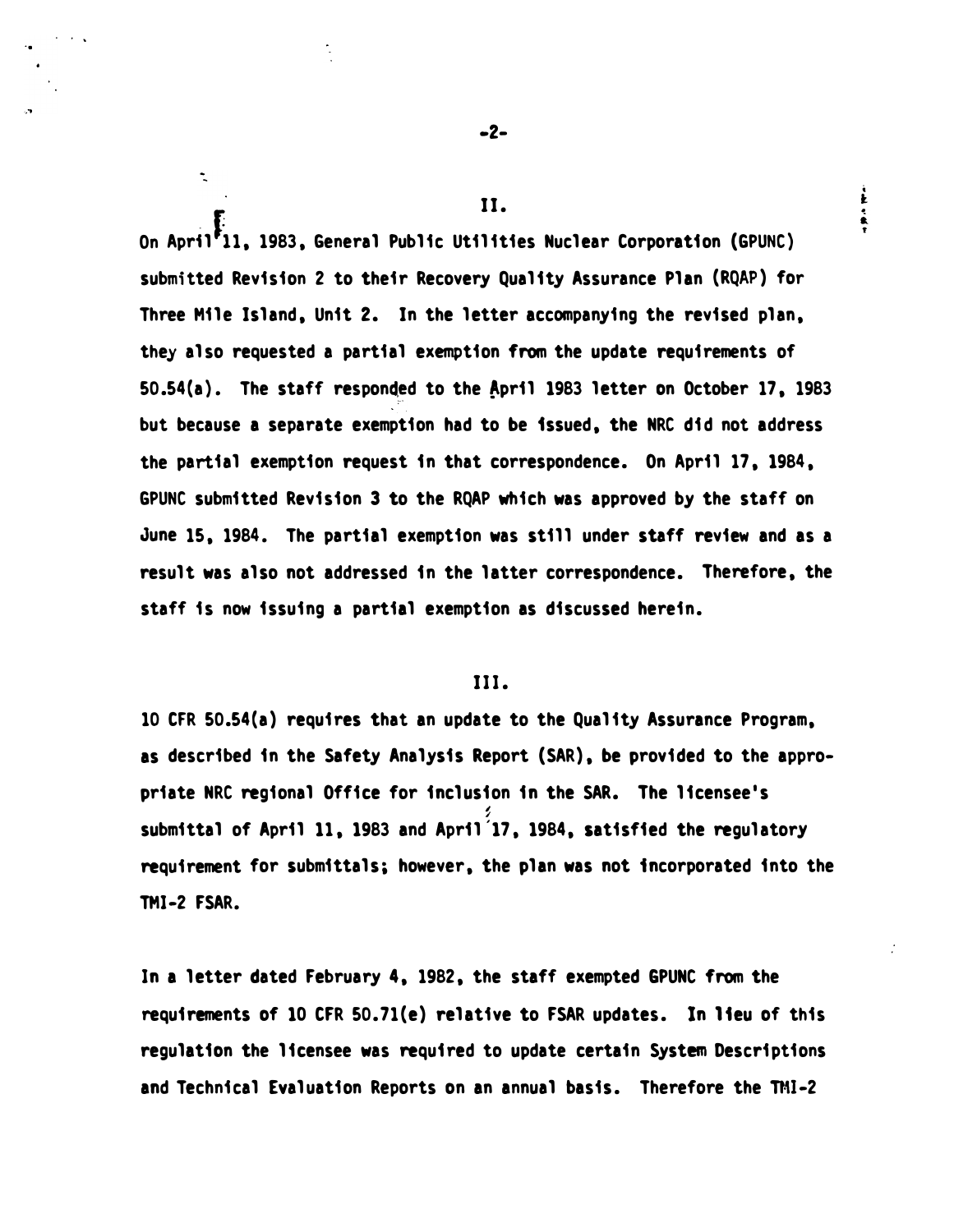FSAR is no longer a current document. Since the February 1982 exemption relieved<sup>F</sup>the licensee from any FSAR updating requirements, it is reasonable to also exempt the licensee from 10 CFR 50.54(a) FSAR updating requirements relative to QA program revisions. Therefore, the staff is exempting GPUNC from the requirement to submit revised FSAR pages whenever the QA program is modified. However, whenever the licensee's QA program description commitments are reduced, the modified program with modified pages must still be submitted to the NRC who will still approve the changes prior to implementation. The exemption from submitting FSAR pages does not affect the level of Quality Assurance at TMI-2 since all other regulatory requirements of 10 CFR 50.54 remain in effect.

## IV.

Accordingly, the Commission has determined that, pursuant to 10 CFR 50.12, an exemption is authorized by law and will not endanger life or property or the common defense and security and is otherwise in the public interest. The Commission hereby grants an exemption to the requirements of 10 CFR i 50.54(a) with respect to incorporating updated QA plans into the TMI-2 FSAR.

It is further determined that the exemption does not authorize a change in effluent types or total amounts nor an increase in power level and will not result in any significant environmental impact. In light of this determination and as reflected in the Environmental Assessment and Notice of Finding of No Significant Environmental Impact prepared pursuant to 10 CFR 51.21 and 51.30 through 51.32, issued concurrently herewith, it was

-3-

ì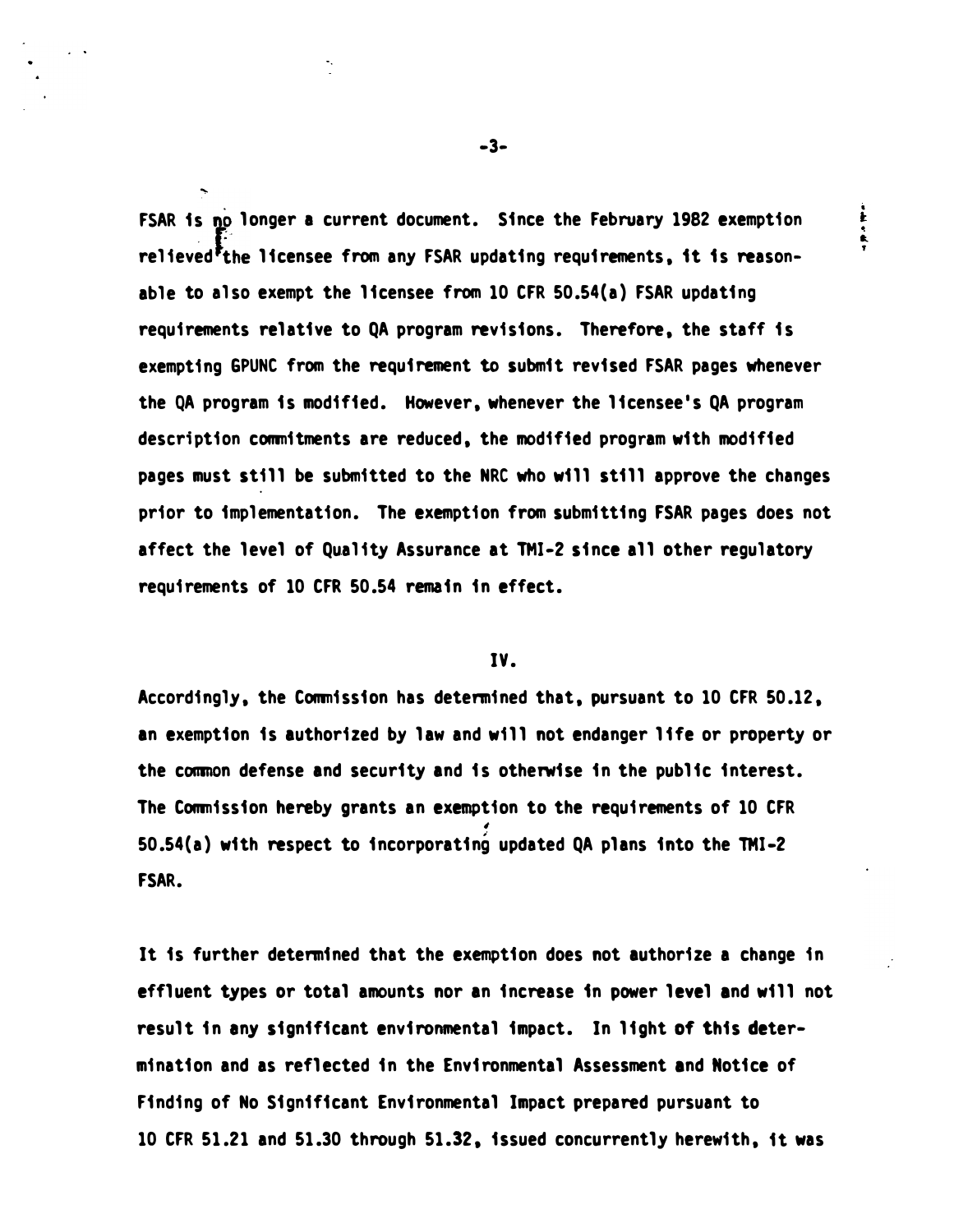concluded· that the instant action is insignificant from the standpoint of environmental impact and an environmental impact statement need not be prepared.

FOR THE NUCLEAR REGULATORY COMMISSION

医鼻炎病

Harold R. Denton, Director Office of Nuclear Reactor Regulation

Effective Date: June 24, 1985 Dated at Bethesda, Maryland Issuance Date: May 16, 1985

 $\overline{a}$ 

k.

Í.

 $\ddot{\cdot}$ 

. '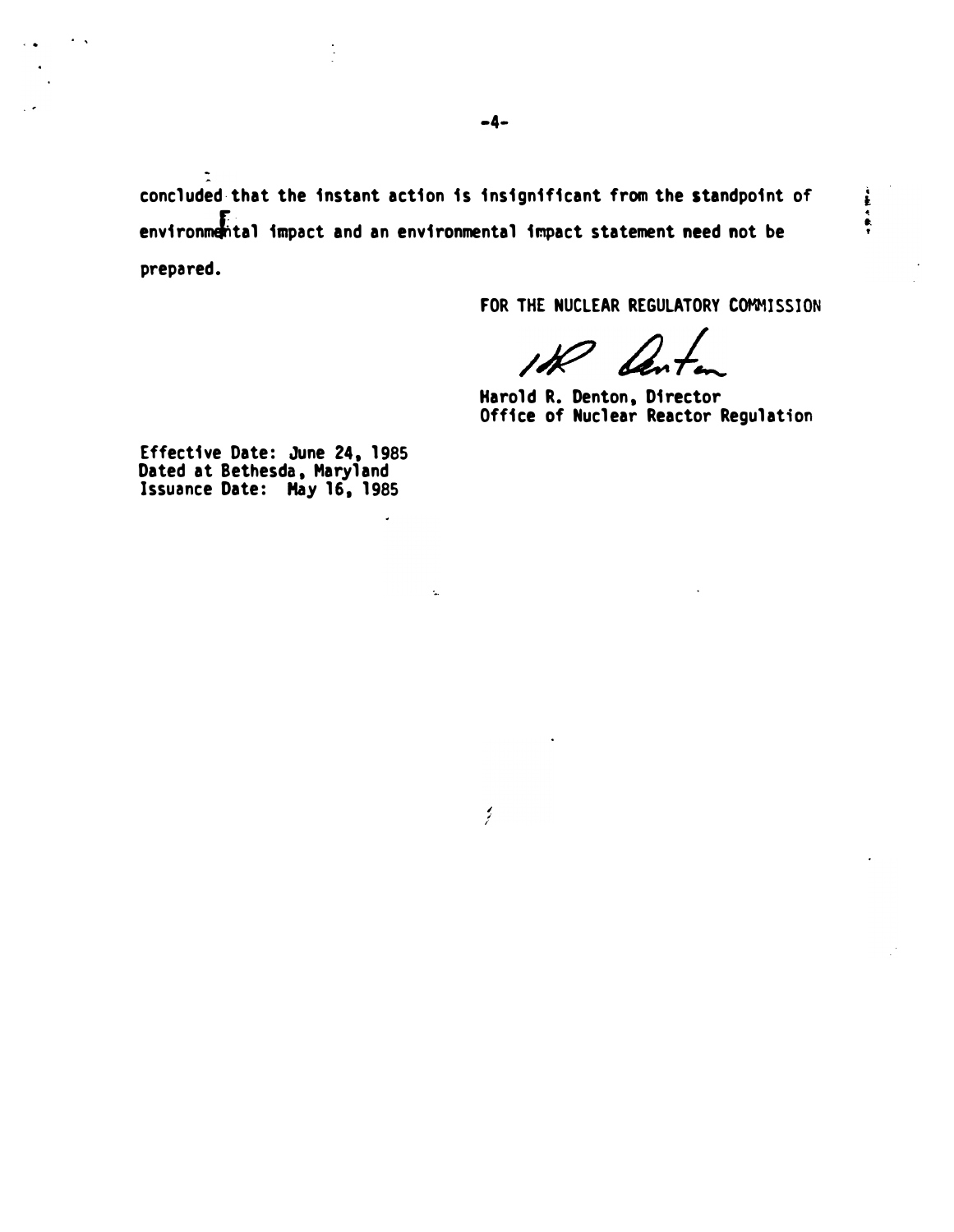į  $\frac{1}{2}$ 

# UNITED STATES NUCLEAR REGULATORY COMMISSION GENERAL PUBLIC UTILITIES NUCLEAR CORPORATION DOCKET NO. 50-320

## $\cdot$   $\mathbf{f}$  : ENVIRONMENTAL ASSESSMENT AND NOTICE OF FINDING OF NO SIGNIFICANT ENVIRONMENTAL IMPACT

The u.s. Nuclear Regulatory Commission (the Commission) is planning to issue a partial Exemption relative to Facility Operating License No. DPR-73, issued to General Public Utilities Nuclear Corporation (the  $\bullet$   $\bullet$   $\bullet$   $\bullet$   $\bullet$ licensee), for operation of the Three Mile Island Nuclear Station, Unit 2 (TMI-2), located in Londonderry Township, Dauphin County, Pennsylvania.

## ENVIRONMENTAL ASSESSMENT

Identification of Proposed Action: The action being considered by the Commission is an exemption from the 10 CFR 50.54(a) requirement to update the facility's FSAR whenever the QA plan is revised. This partial exemption was requested in the licensee's letter dated April 11. 1983.

The Need for the Action: The exemption is warranted because GPUNC has already been given an exemption from the FSAR updating requirements of 10 CFR 50.7l(e). The subject exemption was issued on February 4, 1982. Since the FSAR 1s not being meintained current, as permitted by the foregoing exemption, it 1s therefore consistent and justified that an exemption from the FSAR QA plan update requirements of 10 CFR 50.54(a) be granted. Pursuant to the February 1982 exemption, however, the licensee is still required to submit changes to its QA plan to the NRC.

Environmental Impacts of the Proposed Actions: The staff has evaluated the subject exemption and concluded that it will not result in significant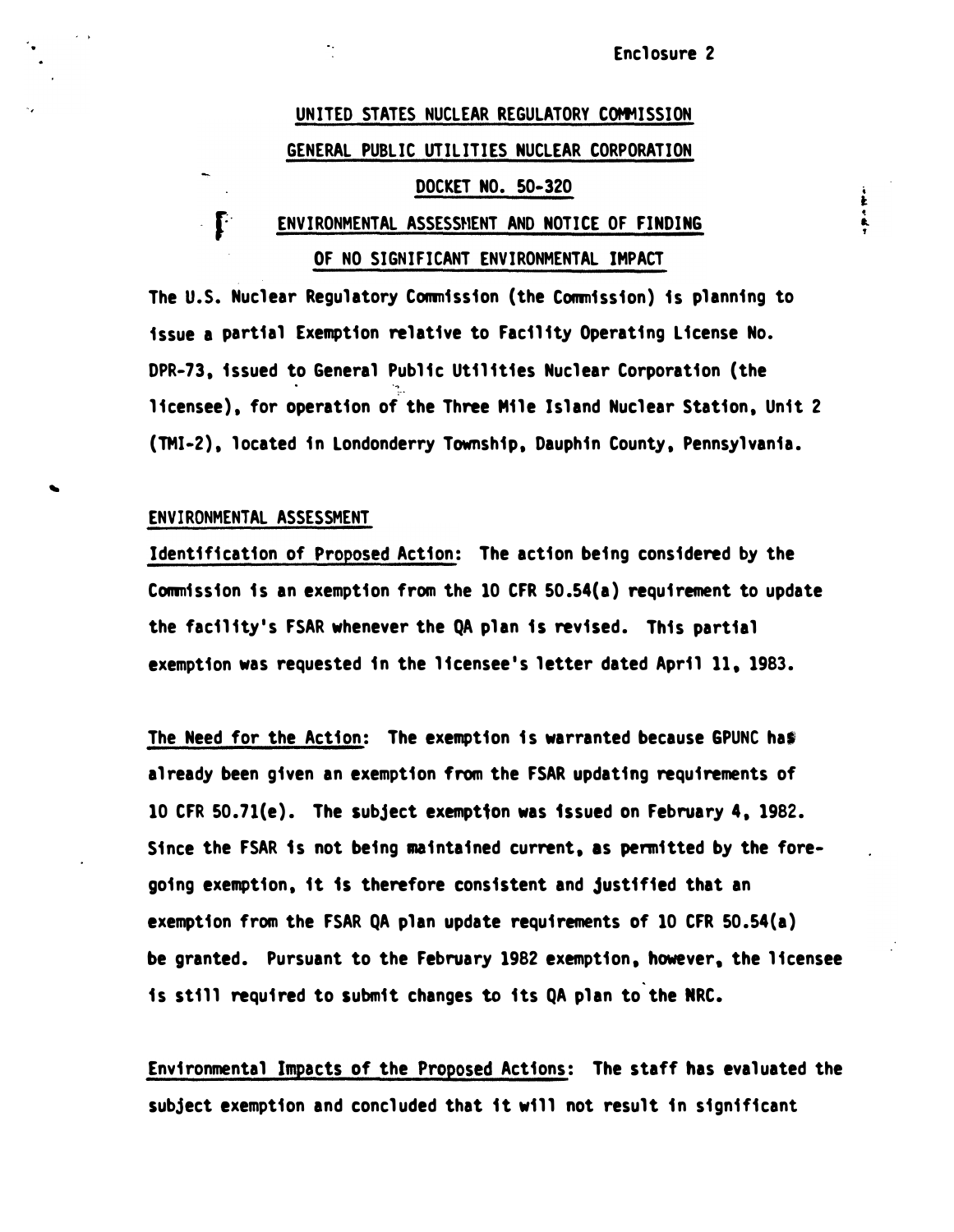increases in airborne or liquid contamination radioactivity inside the reactor building or in corresponding releases to the environment. There are also no non-radiological impacts to the environment as a result of this action.

Alternative to this Action: Since we have concluded that there is no significant environmental impact associated with the subject Exemption, any alternatives to this change will have either no significant environmental impact or greater environmental impact. The principal alternative would be to deny the requested action. This would not reduce significant environwental impacts of plant operations and would result in the application of overly restrictive regulatory requirements when considering the unique conditions at TMI-2.

Agencies and Persons Consulted: The NRC staff reviewed the licensee's request and did not consult other agencies or persons.

Alternate Use of Resources: This action does not involve the use of resources not previously considered 1n connection with the Final Programmatic Impact Statement for TMI-2 dated March 1981.

/

Finding of No Significant Impact: The Commission has determined not to prepare an environmental impact statement for the subject Exemption. Based upon the foregoing environmental assessment, we conclude that this action will not have a significant effect on the quality of the human environment.

i 1 • R. '

•

. '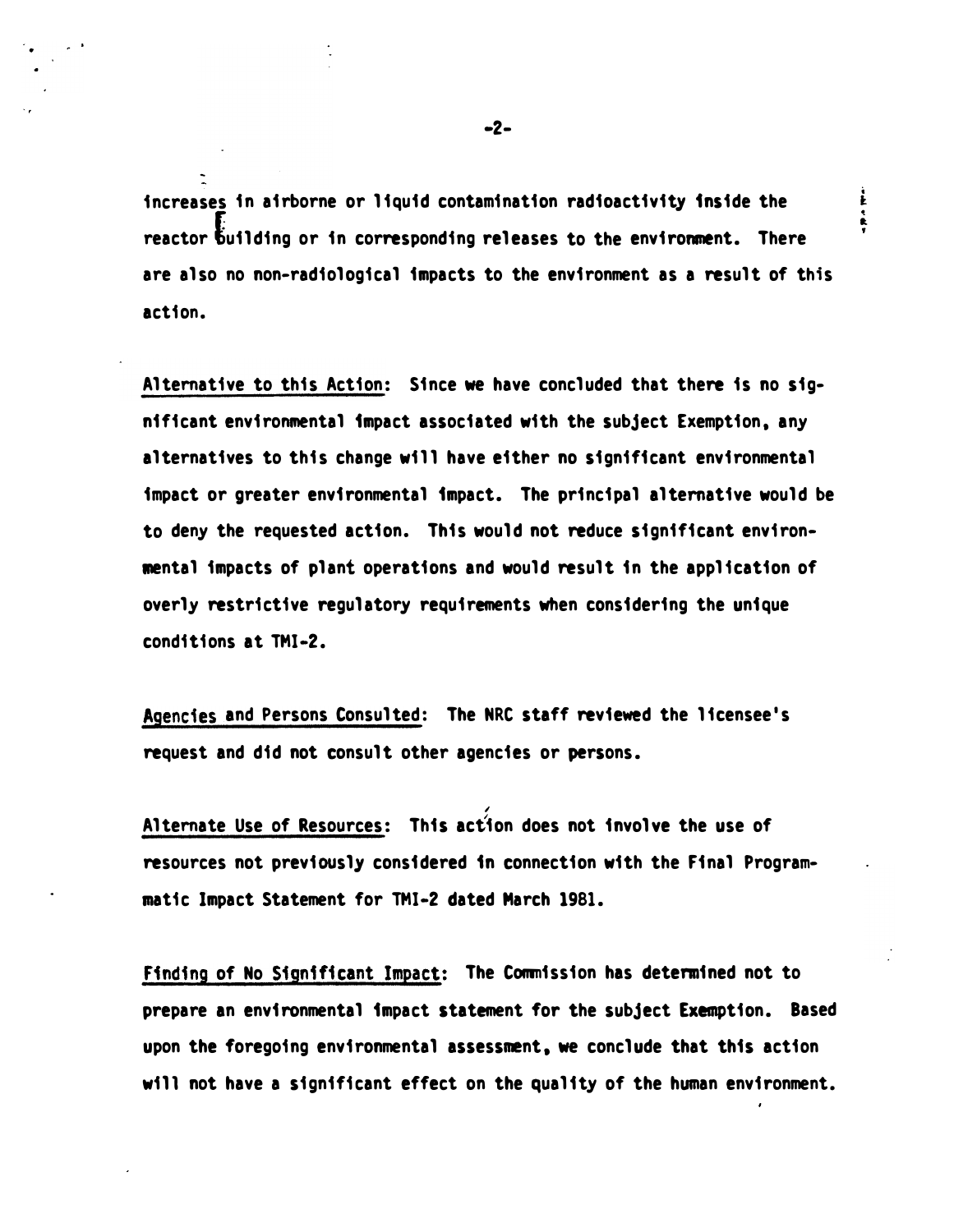For further details with respect to this action see letter to 8. J. Snyder, USNRC, from R. C. Arnold, GPUNC, TMI-2 Recovery Quality Assurance Plan, Revision 2, dated April 11, 1983.

The above document is available for inspection at the Commission's Public Document Room, 1717 H Street, N.W., Washington, DC, and at the Commission's Local Public Document Room at the State Library of Pennsylvania, Government Publications Section, Education Building, Commonwealth and Walnut Streets, Harrisburg, Pennsylvania 17126.

• /

FOR THE NUCLEAR REGULATORY COMMISSION

Ł  $\frac{1}{\tau}$ 

Bernard J. J. J. Luccent

Three Mile Island Program Office Office of Nuclear Reactor Regulation